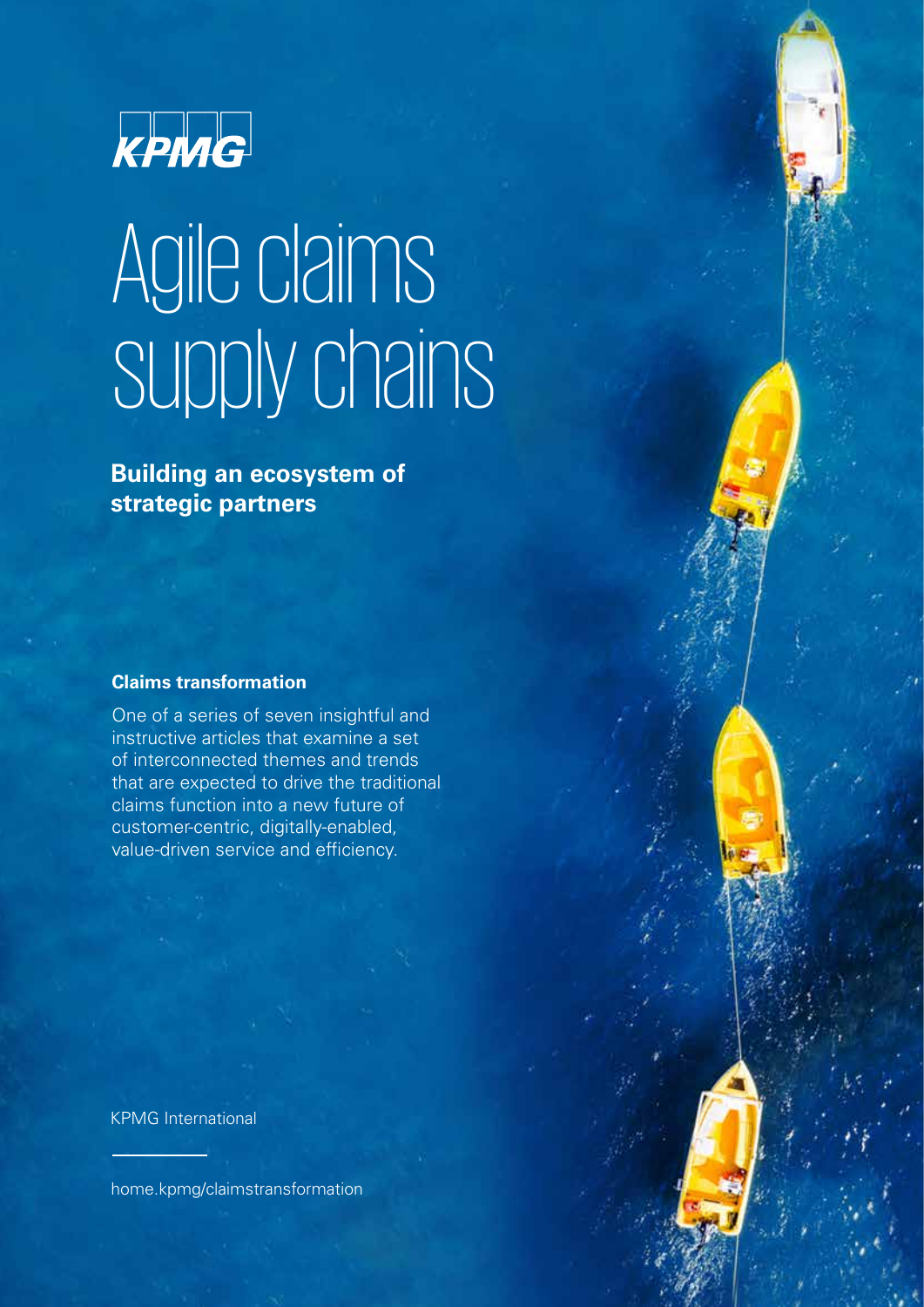**While the claims function is a strategic and significant asset for today's insurance organizations, the level of insight and impact that claims can bring to the wider organization is typically underutilized. The claims supply chain is a critical component of the end-to-end claims journey whose costs can represent as much as 80 percent of total indemnity spend.1 The journey into the future will require strategic initiatives that transform the traditional claims function to improve end-to-end performance, efficiency and value. Supply chain is one of the seven forces that are transforming the claims function and is explored further in this article.** 

The traditional claims landscape — characterized by manual and opaque processes among claims handlers, supply-chain partners and policyholders — is evolving. Insurers are seizing the opportunity for progress, redesigning claims supply chains to use game-changing digital technology, align supplier and insurer values, increase collaboration and agility, enhance client centricity and optimize efficiency.

An automated, streamlined, secure claims ecosystem can help enable faster, more cost effective, handling of claims while delivering a better client experience. In our view, strategic supply-chain evolution requires:

digital technology to transform end-to-end<br>supply-chain management

deeper supplier relationships and strategic partnerships 2

ESG-focused supply chains

—<br>ე

5

new suppliers and capabilities that unlock<br>innovation and enhance value

rethinking the 'build, buy or partner' question for optimal performance

### **The power of digital gains a sharp new focus**

While headwinds have buffeted the global insurance industry in recent years, COVID-19 is providing the catalyst insurers have needed to accelerate transformational change.2 Eighty-five percent of insurance CEOs agree that the pandemic has accelerated business digitization and the creation of next-generation operating models. Nearly 80 percent also said the pandemic has fueled progress toward a seamless client experience.<sup>3</sup>

A common pain point in claims is the opaque nature of supply-chain activity. Traditionally, each party — client broker, insurer and supplier — possesses a separate view and record of each claim. Clients often don't know where the claim sits, what will happen next and when — making communications a leading cause of client complaints.

Brokers, meanwhile, can also endure time-wasting efforts to track claims status updates or manage clients' claimsservice delays. For insurers, the lack of fast, accurate and reliable visibility into the claims lifecycle and supplier actions can result in delays, higher costs, damaged insurersupplier relationships and client dissatisfaction.

Ultimately, 'If you cannot see it, you cannot manage it, no one has an end-to-end view.' Fortunately, digital technology is unlocking new capabilities for a single timely view of each claim, with secure access provided across the spectrum of clients suppliers and insurers. Digital solutions are giving insurers a new window into the claims journey and its efficient management, including improved workflow, the use of data and analytics to track claims, and updates to clients during the claims lifecycle.

In our view, transformational change must be executed with a holistic view, tying together end-to-end across claims, and integrating the organization's capabilities and systems with its client touchpoints. It means crossing boundaries, tearing down walls, combining silos in order to have a single digital record available for everyone without the need for a specific technology.

### **Maximizing the value of relationships**

Many insurers traditionally depend on their procurement teams to organize and manage suppliers to the claims function. While common practice, this reduces visibility into the supply chain's end-to-end performance and efficiency. When coupled with broader complexities involving diverse geographies, services or product offerings, disjointed and inefficient approaches impair the insurer's ability to maximize the value of key relationships.

Insurers are starting to address this in two ways. Firstly, by rationalizing supplier numbers so as to focus on trusted suppliers possessing relevant scale and expertise to meet today's ever-evolving needs. These suppliers can be integrated into modern digital claims platforms that reduce friction and improve the flow of data and information. We see many claims functions having integrated supplier instruction and invoicing functionality, but with further development required on integration that can help to enhance client experience and supplier performance management. Clients are more often than not left to call claims functions for updates on their repairs or the suppliers service without any automated notifications to provide these updates.

<sup>3</sup> Ibid.

<sup>&</sup>lt;sup>1</sup> Estimate based on the experience of KPMG professionals.

<sup>2</sup> Source:<https://home.kpmg/xx/en/home/insights/2020/11/the-covid-19-catalyst-insurers-race-to-digitize.html>

**<sup>2</sup>** | Agile claims supply chains: Building an ecosystem of strategic partners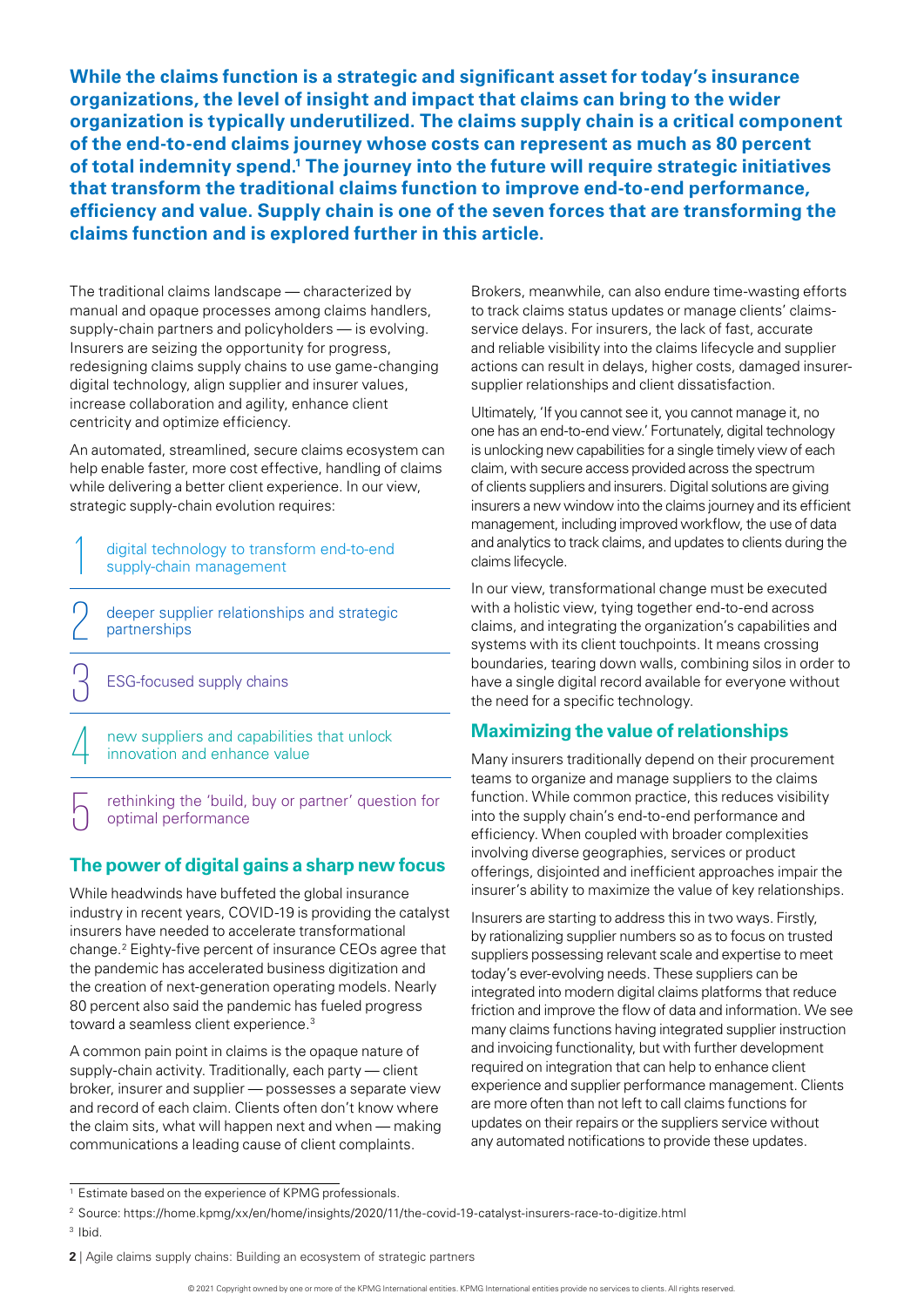It's also commonplace for suppliers to be left to mark their own homework with claims functions having no data to assess performance against agreed SLAs and KPIs.

Secondly, insurers are establishing 'strategic partnership' teams that are responsible for top-tier suppliers. These teams focus on deepening relationships with suppliers and coordinating end-to-end services in ways that maximize the value of each partnership moving beyond a contract approach to a joint continuous improvement mindset.

Many insurers could need to develop a more precise, end-to-end view of their entire evolving supply chain and how each supplier is interacting with a claim at any given moment. This requires insurers to pivot their thinking, adopting a horizontal view throughout the claims organization and operating more collaboratively to improve claims outcomes. This will speed service, improve the client experience, reduce costs and optimize efficiency overall.

### **Keeping a clear view of the environment**

Insurers are increasing their focus on sustainability in response to public expectations, and exploring how to enhance the claims function's role in enabling a more sustainable future.

There are, for example, obvious environmental impacts to consider and manage in areas such as materials sourced during claims to repair vehicles, homes and commercial buildings. Insurers will also be expected, where feasible, to establish local 'micro' supply chains that quickly and efficiently connect clients to local businesses and communities.

Insurers are also increasingly considering, the potential for reputational harm that unethical or illegal supplier practices could have on them. Questionable supplier behaviors and practices can reflect directly onto the insurer and harm the organization's reputation in the marketplace. Insurers are therefore looking to deepen their understanding of how their suppliers work and their commitment to upholding ethical practices, ESG policies and more. We explore the ESG force in more detail in our article *[ESG in Claims: Visions, strategies and](https://home.kpmg/xx/en/home/insights/2021/08/esg-in-claims-vision-strategies-and-decision-making-for-better-outcomes.html
)  [decision making for better outcomes](https://home.kpmg/xx/en/home/insights/2021/08/esg-in-claims-vision-strategies-and-decision-making-for-better-outcomes.html
)*.

Consideration is also being given to proactively supporting and enabling suppliers in ways that will enhance service and the overall strength of relationships. For example, are insurers focusing simply on securing preferable rates — or are they looking to ensure that suppliers they work with are paying employees fairly and providing appropriate services? Deeper and more-informed partnerships are the order of the day and critical to future success.

Insurers who become known for looking after their supplychain partners and building relationships in line with their brand and reputation will likely feel the benefits of early competitive advantage among today's informed and values-driven clients.

# **Wanted: Innovative new suppliers**

Innovative new suppliers who can rapidly enhance speed of service, create end-to-end claim visibility and launch powerful new digital solutions are gaining ground among insurers looking to reshape operations and efficiency. Forward-looking insurers are broadening their options

and looking beyond traditional suppliers in order to take advantage of different types of services and modern capabilities needed for future success. For example, leveraging the gig economy to deliver specific assessment services.

Suppliers who invest to extract maximum value from claims data and provide insights to improve claims management and risk selection will find themselves increasingly at the center of strategic partnerships with insurers.

Actionable insights derived from weather information, travel and navigation data, sensor technology, geospatial data and economic activity indicators — to name but a few — can be of great operational and strategic value. allowing insurers to better assess, manage, resolve and prevent claims.

For large commercial claims, cash settlements are more common as large clients typically prefer to use their own suppliers during a claim. To remain relevant to these clients, and retain sources of differentiation and value, commercial insurers should consider partnering with innovative suppliers to provide additional value-adding services beyond their traditional supply-chain players. For example, a partnership with Disaster Recovery as a Service providers (DRaaS) that allows an organization to back up its data and IT infrastructure in a third party cloud computing environment in the event of a disaster that shuts down an organization's physical site.

**Insurers are also increasingly** considering, the potential for reputational harm that unethical or illegal supplier practices could have on them.

### **Will you build, buy or partner?**

In their efforts to enhance efficiency and competitiveness, more insurers are looking at their supply-chain partners to provide specific services that insurers choose not to perform in-house. These businesses are asking themselves:

Does owning this part of the value chain give us a competitive advantage?

Does this service contain a client 'moment of truth' that will influence satisfaction?  $\cap$ 

Are we more efficient at carrying out this service than the market? —<br>ე

Do we need in-house capability in case of business disruption that will affect supplier operations — for example climate or health-related emergencies?

1

4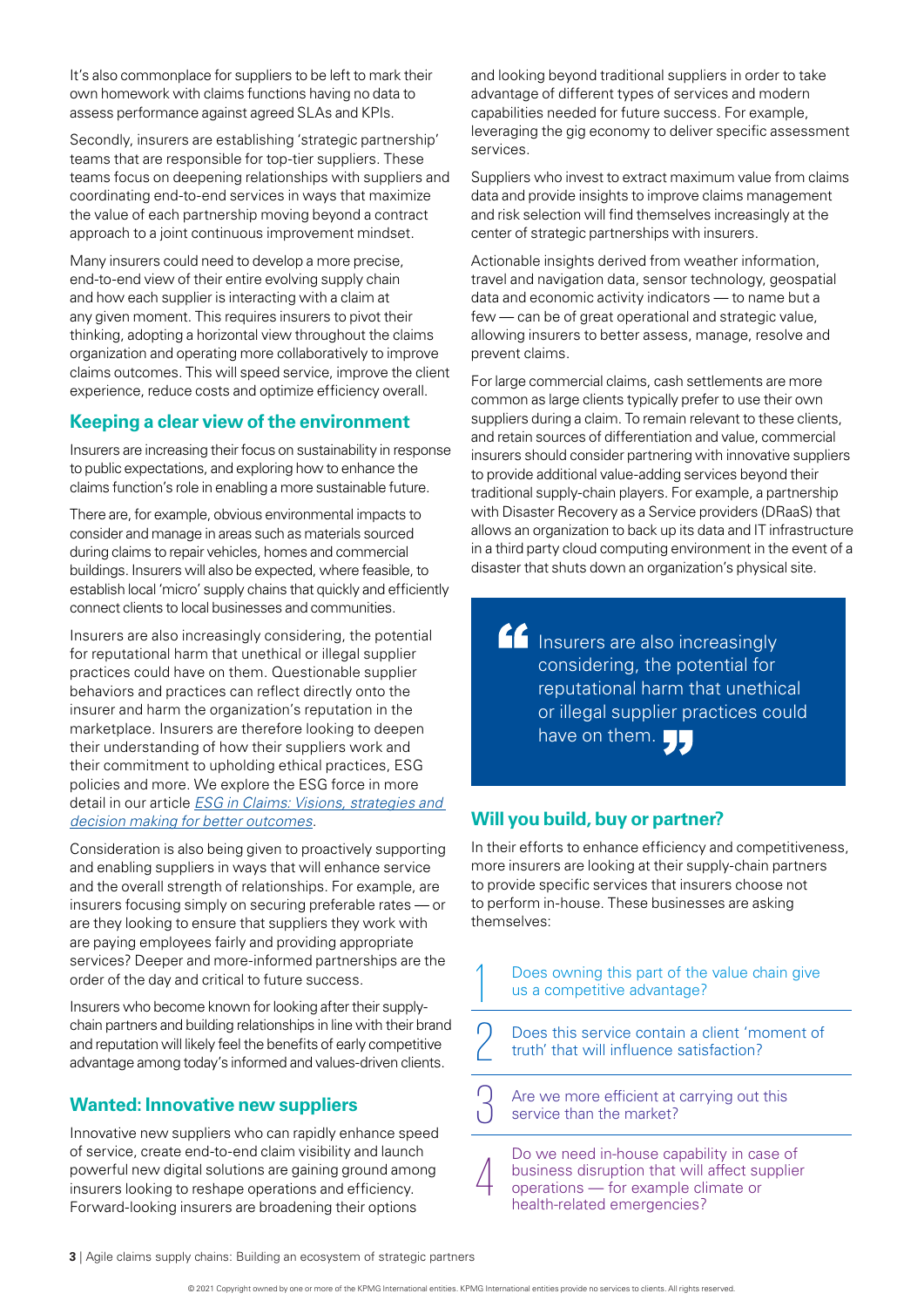Insurers who can move with agility to innovate their operating models — connecting to different suppliers and flexibly coordinating effective end-to-end value streams — will increasingly stand out. Achieving optimal approaches to decision making on the 'build, buy or partner' question will become key to success.

### **The future of the claims supply chain is digital**

It's clear that the claims supply chain is critical to the success of the claims functions and today's insurers should be exploring how they can reimagine their supply chains to enable future success. Digital capabilities

will enhance efficiency, the client experience and the bottom line. Connected insurers are digitally enabled organizations. They are flexible and adopt new digital technologies across front, middle and back offices, with the long-term focus on reducing technical debt.

The choice of environmentally aware and active partners is also more important than ever in an increasingly informed and activist consumer marketplace. Deeper relationships with existing suppliers are required, while insurers can also benefit from the integration of new suppliers who have the ability to deliver a new breed of services that help drive competitive advantage.



Explore our *[Claims Transformation](https://home.kpmg/xx/en/home/insights/2021/08/claims-transformation.html)* articles series further to learn how the seven forces are affecting the claims function. If you'd like to discuss how KPMG professional can help your organization with its claims transformation journey, please contact us.

**4** | Agile claims supply chains: Building an ecosystem of strategic partners